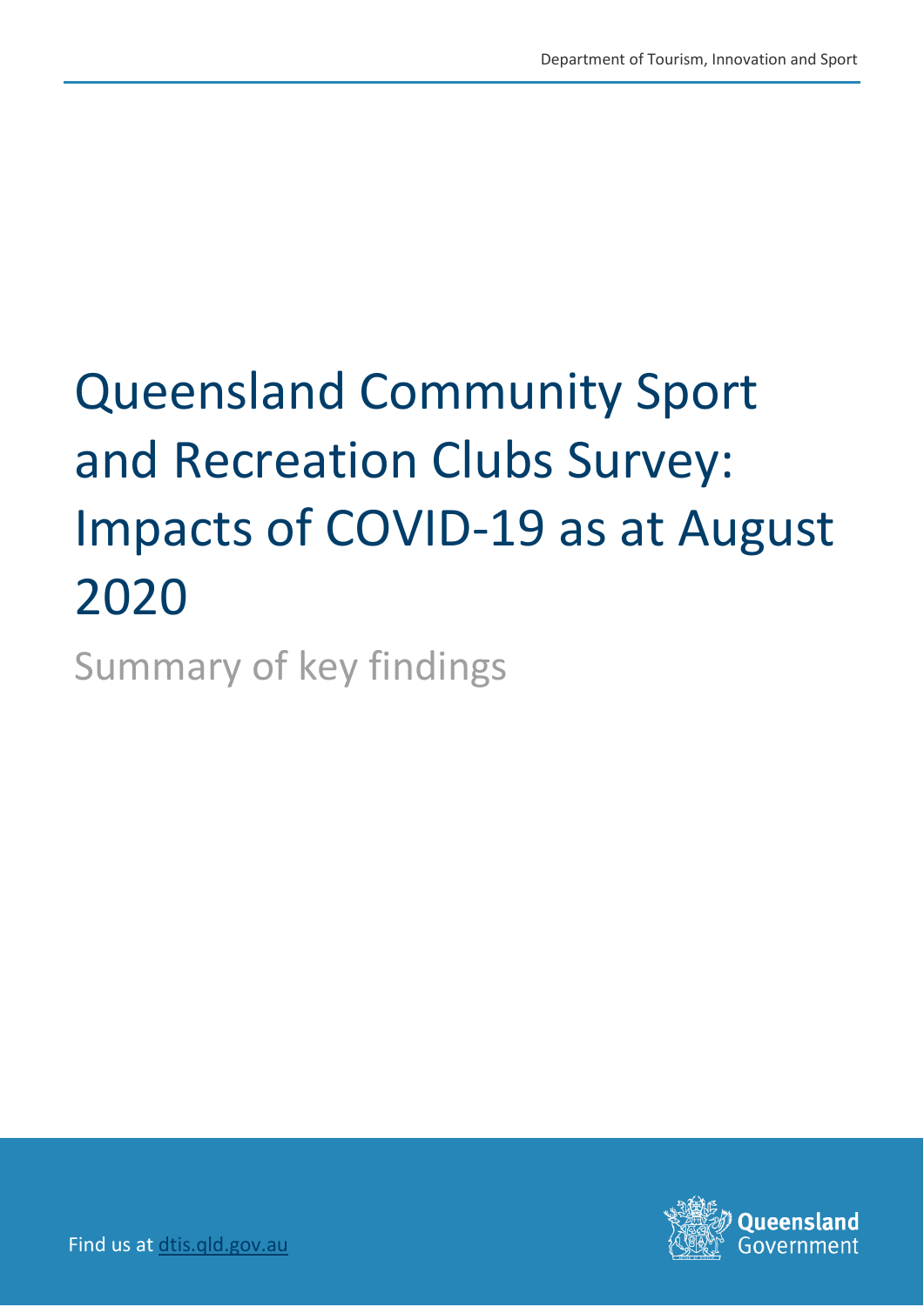### **Contents**

| COVID-19 impact on Queensland community sport and recreation clubs 3       |  |
|----------------------------------------------------------------------------|--|
|                                                                            |  |
|                                                                            |  |
| Appendix A: Data collected from 99 different activities (top 25 shown)  13 |  |
|                                                                            |  |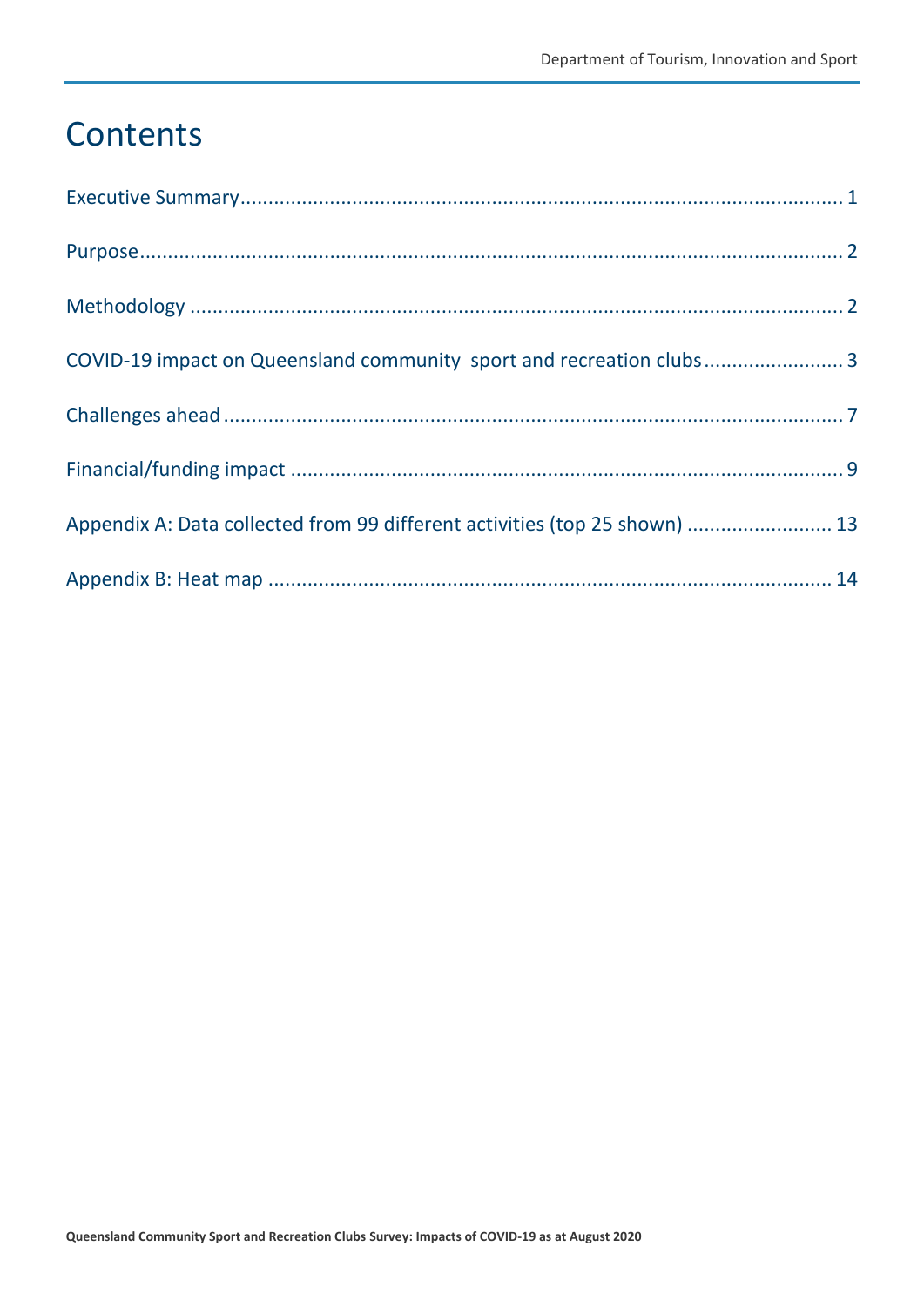### <span id="page-2-0"></span>Executive Summary

The COVID-19 pandemic has had an immediate and far-reaching impact on sport and recreation organisations throughout Queensland, and on Queenslanders who participate in these activities.

In March 2020, restrictions on movement and gatherings were brought in to help protect the health and safety of the Queensland community, including restrictions for community sport and recreation clubs. At the height of these restrictions, most community sport and recreation activities were not permitted.

Queensland sport and recreation clubs demonstrated adaptability and resilience through this uncertain and difficult period, paving the way for a return to play in June 2020.

The *Queensland Community Sport and Recreation Clubs Survey: Impacts of COVID-19 as at August 2020* was conducted to gain insights from clubs into their experiences in resuming activities. Results reveal the pathway out of restrictions and the implementation of a 'new normal' has been challenging for many sport and recreation clubs, and those impacts are still being felt.

Key findings include:

- Of the 73% of respondents who reported ceasing all activities due to COVID-19 restrictions, about 95% have resumed activities to various levels.
- Almost 90% of respondents reported additional costs involved in getting their clubs fit for play with extra hygiene and cleaning costs identified as the most common expense.
- The ability to generate revenue has declined with over half of respondents reporting a decrease in participant registrations and almost 60% reporting impacts to their fundraising activities. Participation decreases were mainly due to the financial burden and health and safety concerns.
- Respondents reported their greatest need moving forward was funding (50%).
- For some organisations, there have been surprising benefits including an increase in participation registrations (11%), a better sense of community, improved hygiene practices and the expansion of their online capabilities (69% of respondents indicated they would continue to use online engagement).

The Queensland Government recognises the impacts of the COVID-19 pandemic on the sport and recreation sector and has worked with the industry to provide a range of supports including additional funding, return to play guidance and initiatives to help Queenslanders remain active and engaged.

The findings from this survey will assist government to work together with industry partners, including QSport and Outdoors Queensland, to develop strategies to continue to assist the sport and recreation community in its recovery.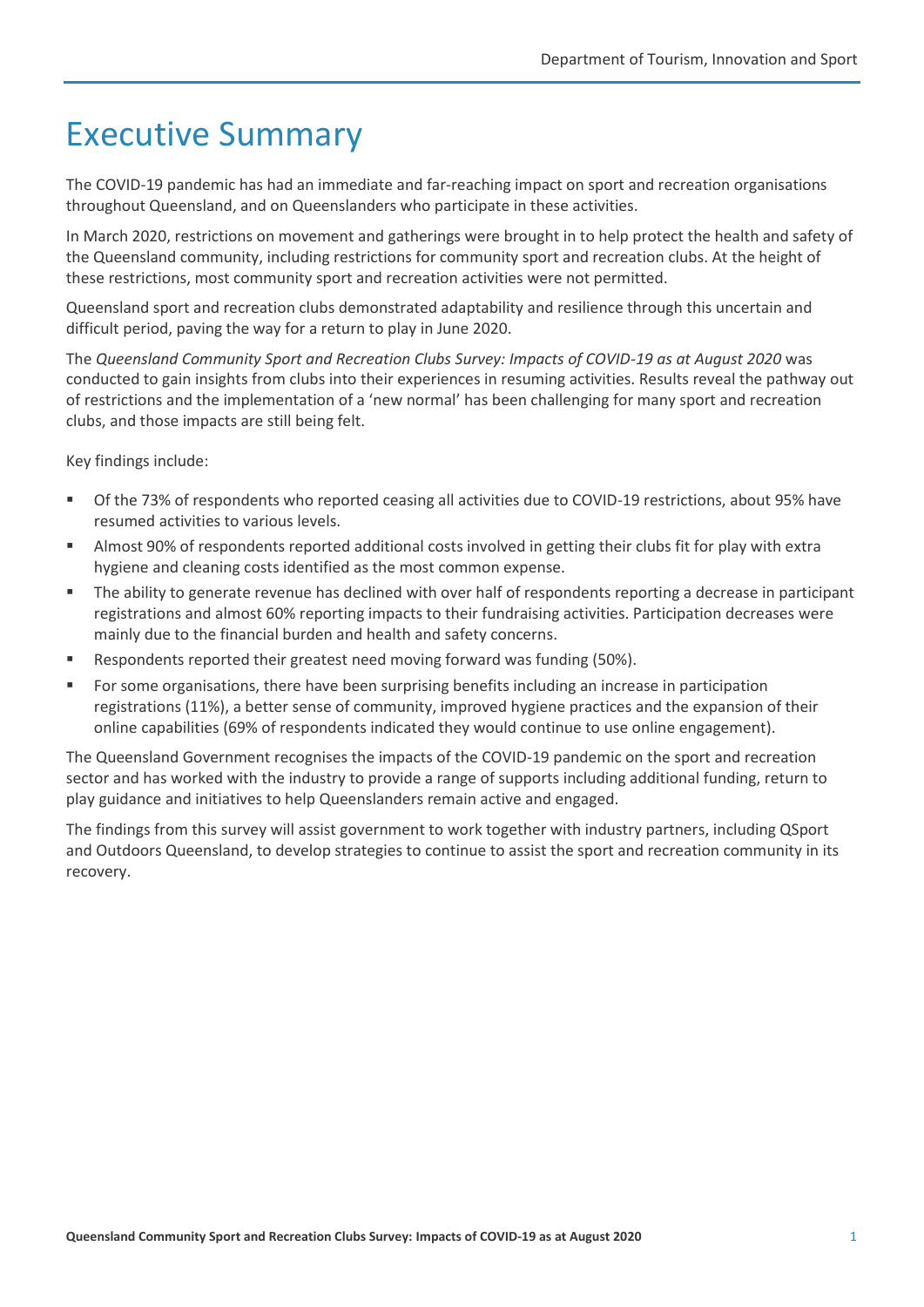### **Message from QSport**

Sport has faced challenges aplenty throughout 2020 as a direct result of the impact of COVID-19. In response, QSport has worked in collaboration with other peak industry bodies, the Queensland Government and advisory groups to provide assistance and assurance across the sport collective to find a way forward.

We continue to monitor the progress of the situation, identifying critical points like those highlighted by this survey, while following all advice from lead agencies to assist in managing the impact on the sport and recreation industry.

While there is no easy fix to the issues raised, we have an opportunity to work from within to achieve a sustainable return to play. The data collected provides a new benchmark that will inform decision-making and guide the development of future support mechanisms.

It is important now that we remain united, working together to reinvigorate community sporting hubs, creating a safe environment for the long-term benefit of the industry and Queenslanders alike.

**Peter Cummiskey Chief Executive Officer QSport**



### <span id="page-3-0"></span>Purpose

The COVID-19 pandemic has impacted thousands of community sport and recreation clubs across Queensland, and the communities of members, volunteers, coaches, and families involved with them.

Queensland's COVID-19 restrictions for community sport and recreation clubs commenced on 24 March 2020.

In May and June 2020, the Australian Sports Foundation (ASF) carried out a survey to assess the impact of the COVID-19 pandemic on community sport across Australia. In July 2020, ASF published the results from this survey. A small Queensland data sample was provided in the ASF report.<sup>1</sup>

Queensland clubs began a return to play and progressed to Stage 2 of Queensland's Roadmap to Easing Restrictions on 1 June 2020 and to Stage 3 on 3 July 2020.<sup>2</sup>

In August 2020, Sport and Recreation (previously within the Department of Housing and Public Works) adapted the ASF survey to measure any changing or emerging impacts of COVID-19 in Queensland during the return to play period.

# <span id="page-3-1"></span>Methodology

ASF undertook their survey to quantify the impact of COVID-19 on community sport clubs across Australia.

- $\blacksquare$  There are an estimated 70,000 community sport clubs across Australia.<sup>1</sup>
- The survey was open for five weeks from 19 May to 22 June 2020.
- 4,127 sporting organisations covering 99 sports across Australia responded to the survey (n=580 Queensland respondents including 486 small clubs<sup>3</sup> and 94 large clubs<sup>4</sup>)

Sport and Recreation conducted the *Queensland Community Sport and Recreation Survey: Impacts of COVID-19 as at August 2020* to quantify the impact of COVID-19 on community sport and recreation clubs across Queensland once COVID Safe Industry Plans were developed and clubs returned to play (Stage  $3-3$  July 2020<sup>2</sup>).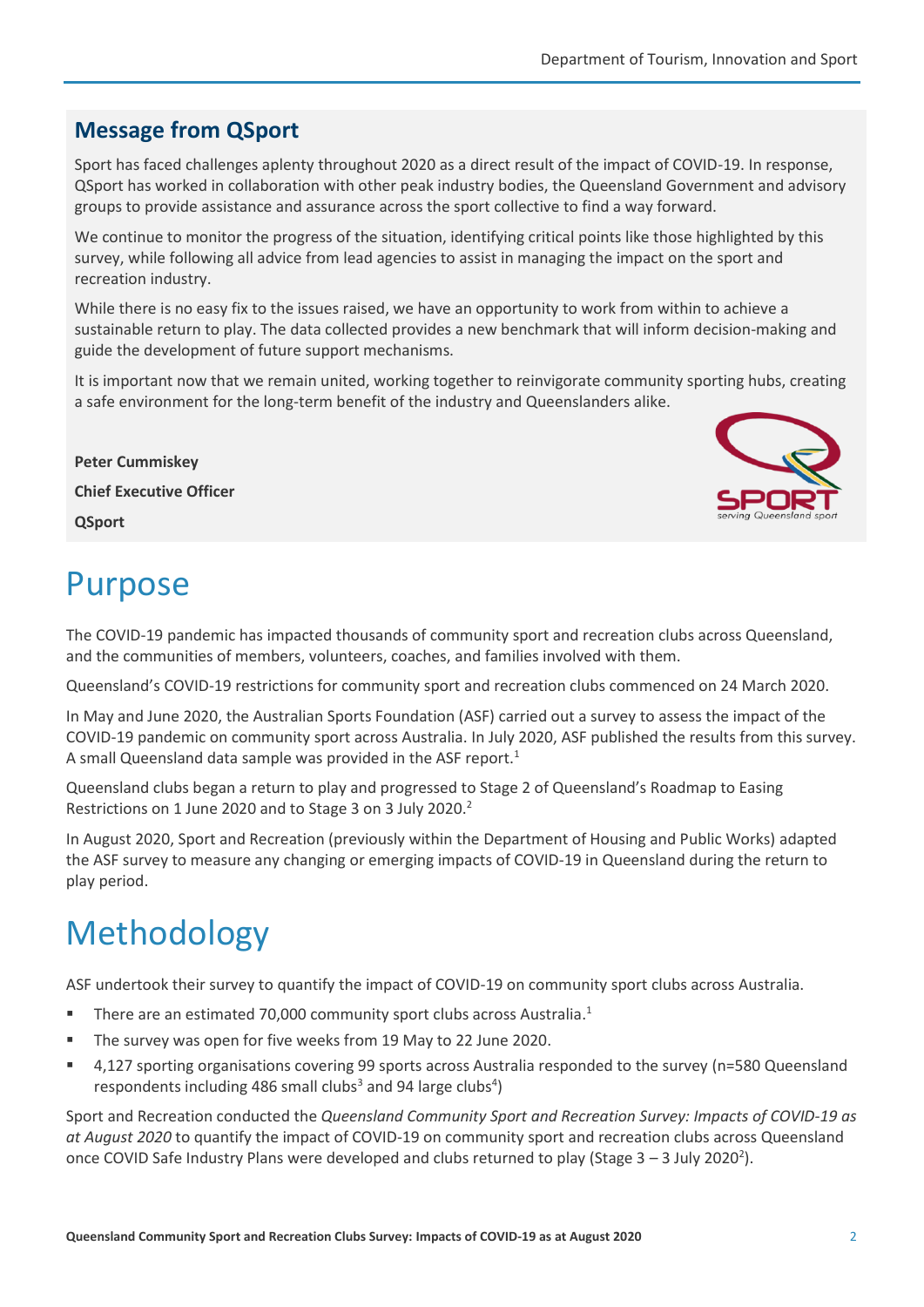Questions from the ASF were adapted to measure associated timing impacts, and to assist the needs of stakeholders in Queensland. The survey was open for 10 working days, closing midnight 28 August 2020.

The survey data collected 1,213 responses from sport and recreation clubs covering 99 activities across Queensland (Appendix 1 and 2). This response rate represents more than double the number surveyed across Queensland in the ASF survey.

The Queensland survey sample included:

- 89.9% (1090) of small clubs<sup>3</sup>
- $110.1\%$  (123) of large clubs.<sup>4</sup>

The findings have been split into:

- impact of COVID-19 on club activities/operations
- future needs for clubs
- challenges ahead for clubs and the financial impacts of COVID-19 for clubs.

Please note, the potential for funding opportunities through both survey proponents (ASF and Sport and Recreation) may have impacted responses.

## <span id="page-4-0"></span>COVID-19 impact on Queensland community sport and recreation clubs

#### **Restrictions on activities**

In August 2020, 73.3% of respondents reported that their clubs had completely ceased activities due to restrictions during the COVID-19 pandemic.

#### **Figure 1 Ceasing of activities by clubs**



<sup>1</sup> Australian Sport Foundation (July 2020) Impact of COVID-19 on Community Sport

<sup>&</sup>lt;sup>2</sup> Queensland Government, Roadmap to easing Queensland's restrictions (Stage 1: 15 May 2020; Stage 2: 1 June 2020 (up to 20 people for non-contact indoor and outdoor community sport); Stage 3: 3 July 2020 (sport and recreation organisations following COVID Safe Industry Plan)

<sup>&</sup>lt;sup>3</sup> Small clubs are defined as sport clubs with fewer than 1,000 members and with less than \$250K in annual revenue

<sup>4</sup> Large clubs are defined as sport clubs that exceed 1,000 members and \$250K in revenue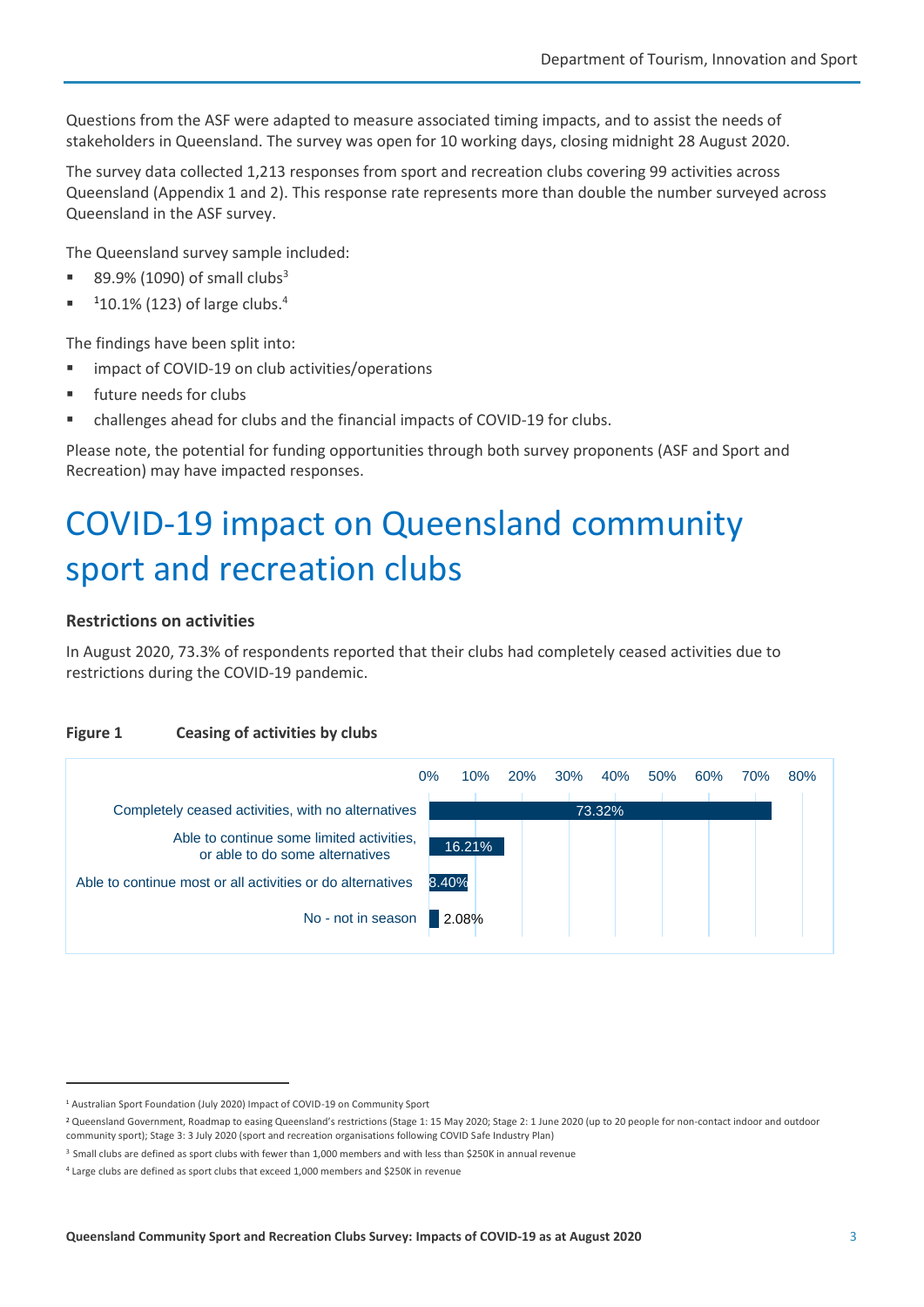Of clubs that had ceased completely, most clubs have been able to resume activities to various levels since were lifted:

| <b>Respondents</b> |
|--------------------|
| 11.7%              |
| 45.6%              |
| 37.6%              |
| 4.99%              |
|                    |

#### **Participant registrations**

At the time of the survey (late August) respondents reported that compared to last year, just over half had decreased participant registrations. Interestingly, 11.3% reported having increased participant registrations.

#### **Figure 2 – Club participant registrations affected by COVID-19**



Of the 11.3% of clubs who believed that participant registrations had **increased** (n=137), the majority cited an increase of less than 24%. The respondents indicated social connection (47%) and improved health outcomes (20%) as the key reasons for the increased participant registrations.

Of the 52.2% of clubs who believed that participant registrations had **decreased** (n=629), the majority cited a decrease between 10-50%. The respondents indicated the key reasons for decreased participant registrations were due to financial impacts on participants (58%) and participant concerns regarding health, safety and hygiene (51%).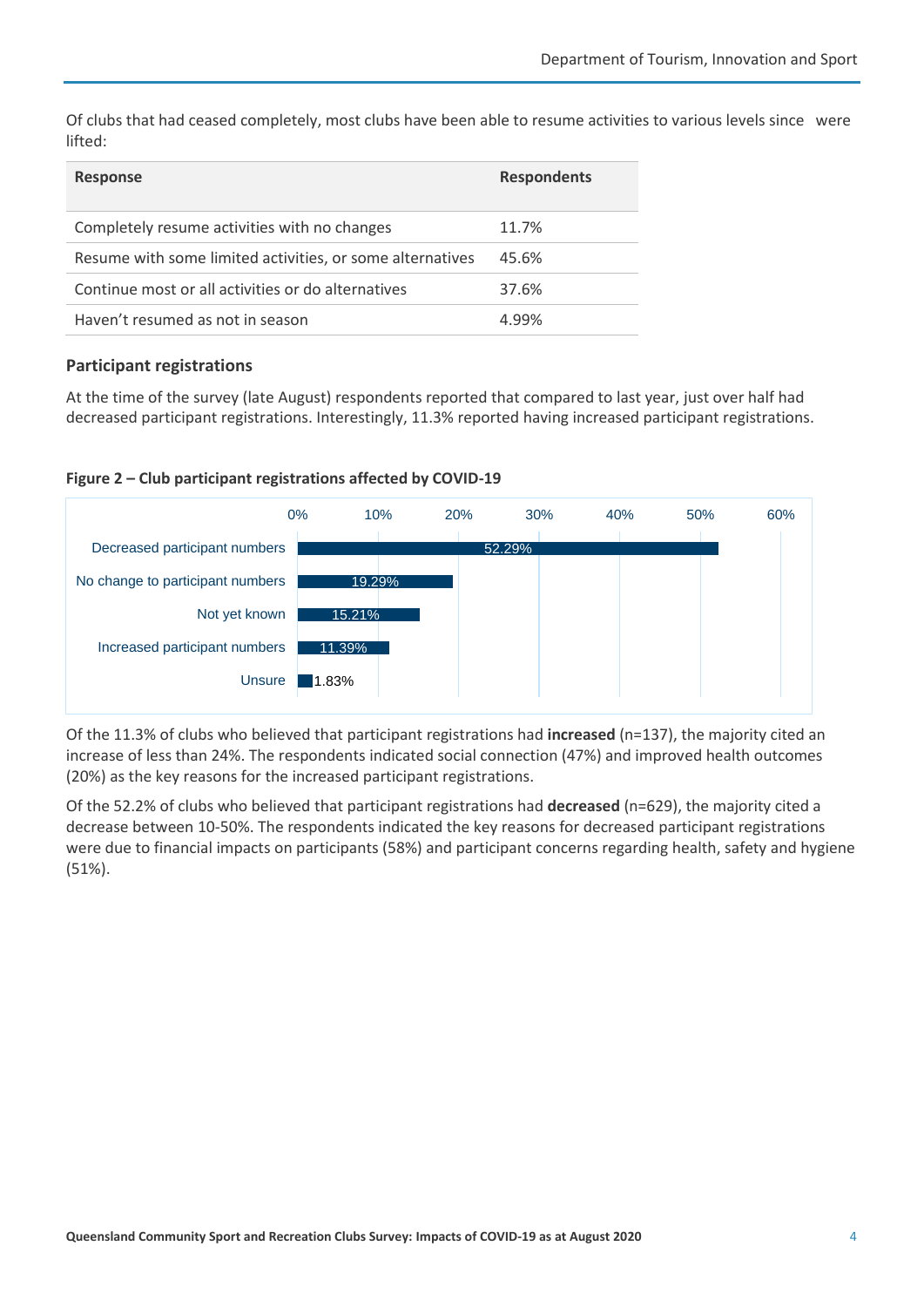

#### **Figure 3 – Reasons for decreased participant registrations in clubs (Multiple response question)**

Since restrictions have been lifted, 56% of respondents indicated that less than 100 people (including members, staff, volunteers and spectators) in their clubs continued to be negatively impacted by clubs not being able to operate as normal. However, the number of people negatively impacted vastly ranged across clubs.

Continued COVID-19 impacts (positive (+) or negative) on participants, staff and supply chains quoted by respondents included:

### **Impacts**

#### **Participants**

- $\blacksquare$  Better sense of community  $(+)$
- Decreased participants attending (recruitment and retention)
- Level of uncertainty (pay fees, attend, health and safety, hygiene controls)
- Parents unable to supervise/watch training
- Parent knowledge/support/share in success as unable to view training
- Restrictions on bathroom/change room facilities and convenience for participants
- Unable to cater for gatherings/functions
- Time cleaning and disinfecting by participants
- Changing regulations and training schedules
- Concerns of participating whilst threat of virus is around
- Concerns about a second wave
- **■** Travelling to events
- Lack of spectators at events
- Less interactions and impact of club morale
- Cancelled (or restricted) competitions
- Disgruntled parents
- Lack of motivation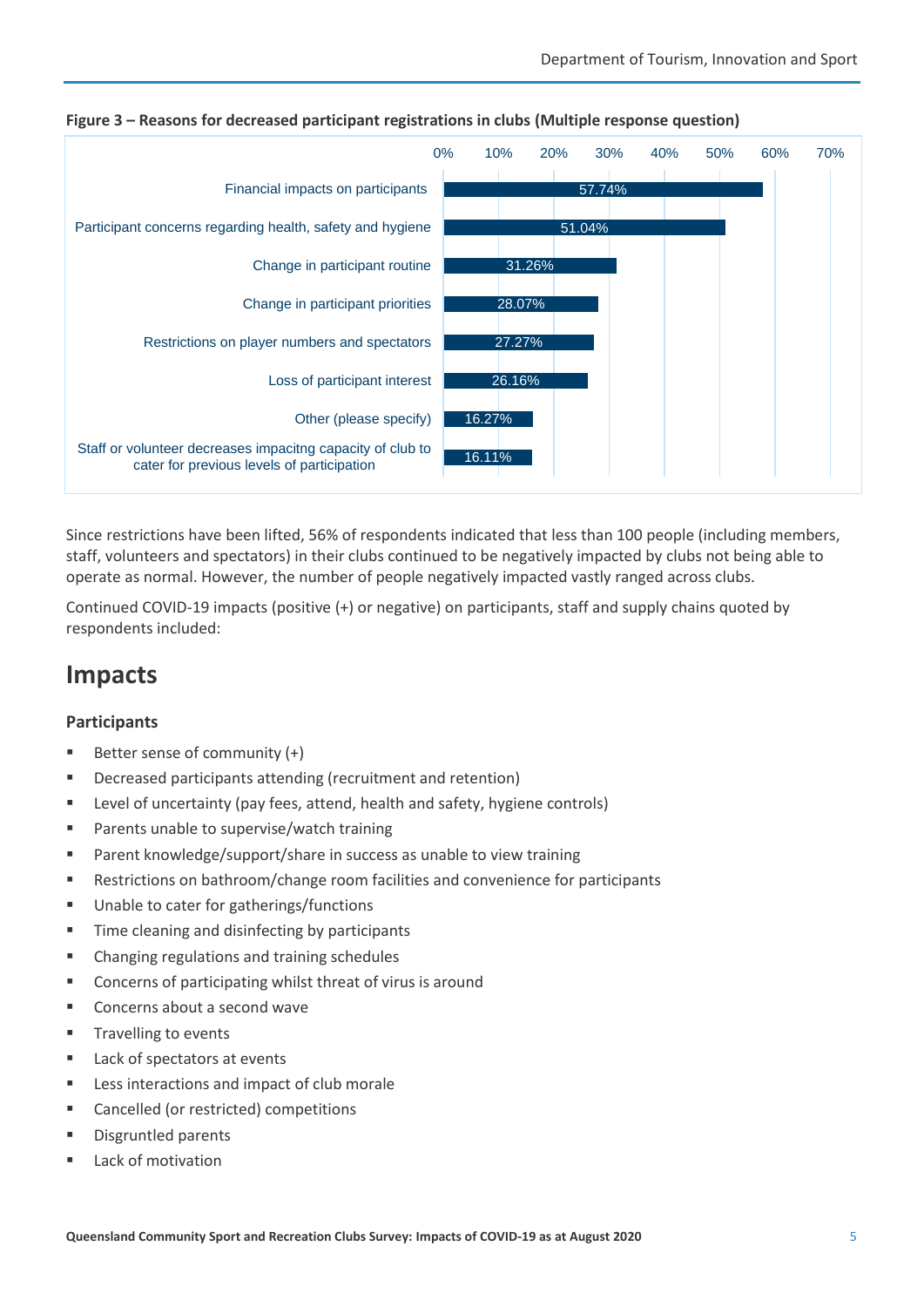#### **Staff**

- Ability to conduct online meetings (+)
- Better hygiene practices (+)
- Lack of volunteers (recruitment and retention)
- Increased workload for committee members/coaches/managers
- Reduction in people willing to volunteer (people have changed their priorities)
- Increased administration time
- Increased responsibility and accountability for safety and compliance (especially on volunteers)
- Increased cleaning time and record-keeping
- Volunteer burnout
- Logistic and management issues
- Loss of staff
- Canteen restrictions
- Loss of coaching staff and resources

#### **Supply chains**

- Difficult to gain hygiene supplies
- Compliance costs (equipment, cleaning, signage, uniforms)
- Difficult to obtain stock and equipment supplies
- Manufacturing and delivery delays

### **Future needs**

#### **Club needs**

Both the ASF survey and Queensland survey asked: *"What resources/assistance does your club need to manage or overcome difficulties that you are facing right now?"*

Clubs reported the following were their greatest needs moving forward:

| ASF survey during COVID-19 restrictions -<br>May/June 2020 |                                                       | Queensland survey during return to play -<br>August 2020 |                                                                       |  |
|------------------------------------------------------------|-------------------------------------------------------|----------------------------------------------------------|-----------------------------------------------------------------------|--|
| ×.                                                         | Funding/finance                                       | н.                                                       | Funding/finance (50%)                                                 |  |
| m.                                                         | Member subsidies                                      | ٠                                                        | Member subsidies (12%)                                                |  |
| $\mathbf{r}$                                               | Training in hygiene                                   | ٠                                                        | Additional volunteer resources (11%)                                  |  |
|                                                            | Additional volunteer resources                        |                                                          | Training in online or digital engagement (2.5%)                       |  |
| $\blacksquare$                                             | Training in online or digital engagement <sup>5</sup> |                                                          | Training in hygiene to manage COVID-19 when<br>return to sport (2.3%) |  |
| Note: Australia-wide sample                                |                                                       |                                                          | Note: Queensland only sample                                          |  |

#### **Online engagement**

In Queensland, 25% of clubs reported that they started using online engagement during COVID-19, and a further 45% of clubs reported increasing their usage of online engagement. 43% of these clubs indicated that online platforms were used for community engagement, and a further 17% of these clubs reported online platforms were used for online classes or live training.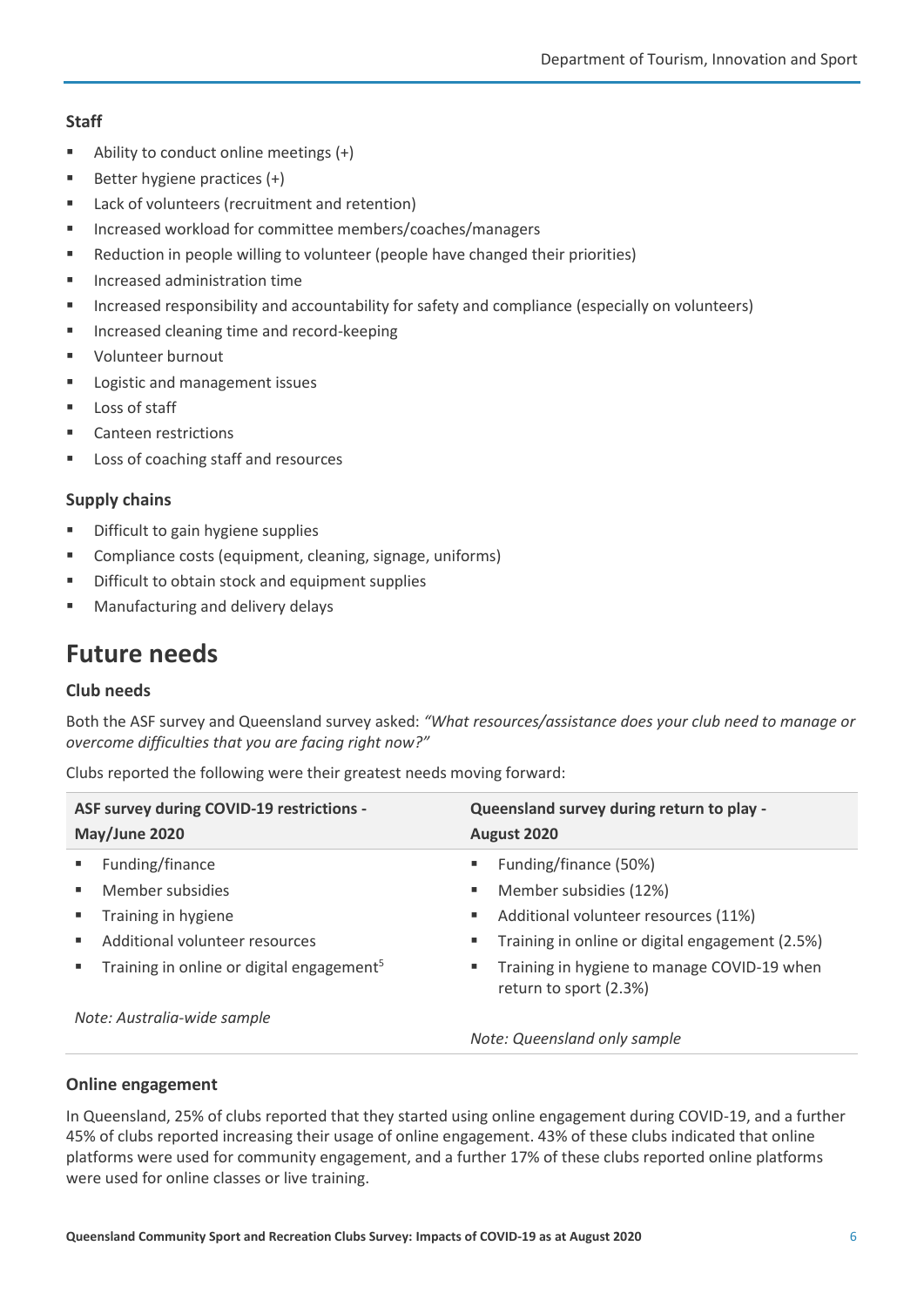69% of clubs indicated that they would continue to use online engagement about the same level or more than during restrictions. Only 9% of respondents reported that they have not continued using online engagement.

#### **Additional costs**

Clubs reported additional costs were involved in getting clubs fit for play/competition due to COVID-19. Extra hygiene supplies/resources/cleaning costs was identified as the most common additional cost for clubs.

#### **Figure 4 – Additional types of costs that have been involved in getting clubs fit for play/competition (multiple response question)**



These additional costs were similar to the findings in the ASF survey during COVID-19 restrictions (extra hygiene supplies/cleaning costs (97%), extra equipment/gear/uniforms (50%)).

### <span id="page-8-0"></span>Challenges ahead

#### **Identified challenges**

In Queensland, clubs experienced a broad range of problems and challenges since resuming activities. The top problems and challenges included health, safety, and hygiene concerns (59%), administration/administrative load (55%), obtaining funds (50%), and member retention (49%).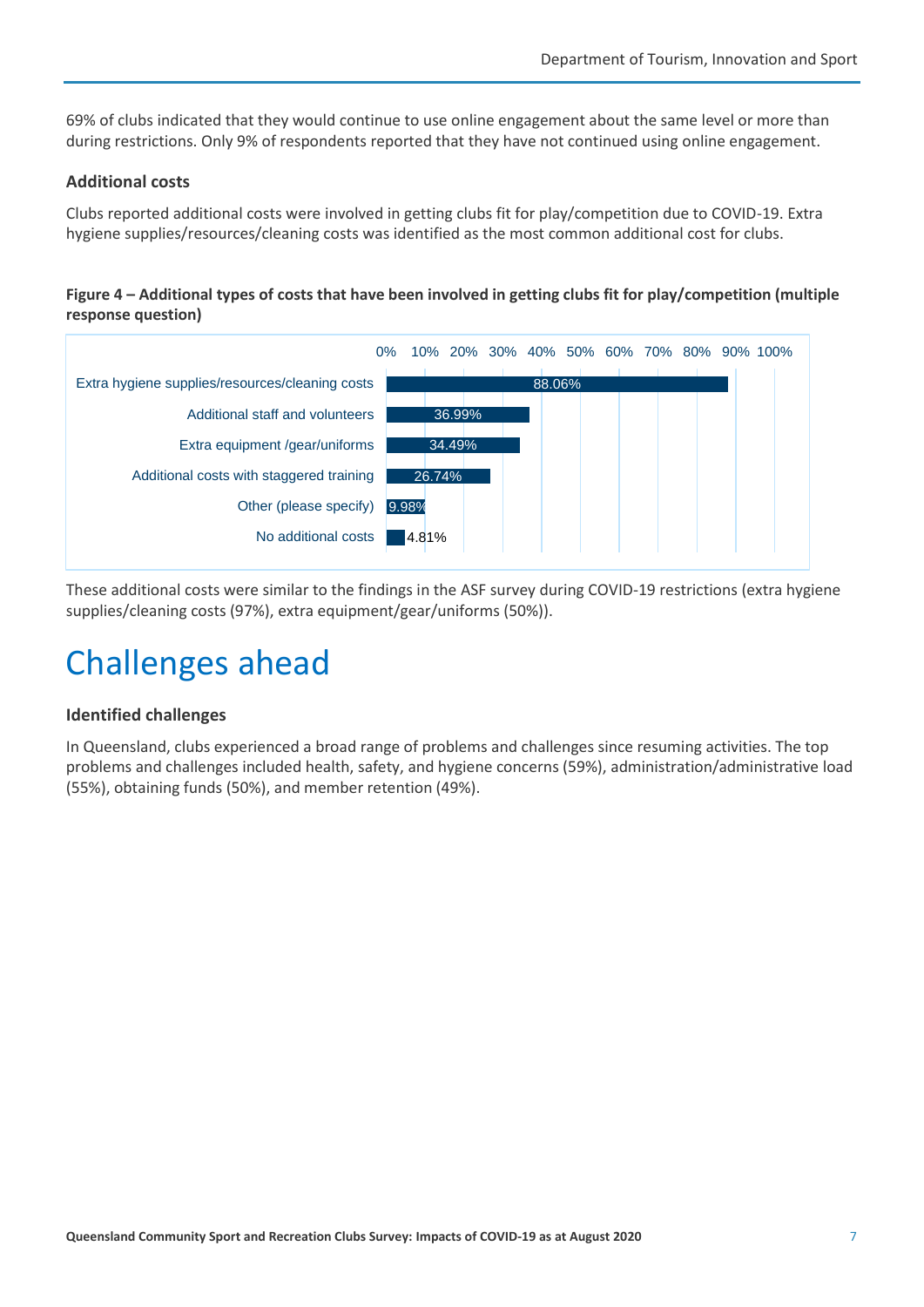

#### **Figure 5 – Challenges for clubs since resuming activities (multiple response question)**

Only 3% of respondents reported they had not anticipated problems and challenges since activities were resumed.

Of the respondents, 5% reported other problems and challenges including implementation of COVID-19 guidelines, change of conditions limited visitors, unable to hold fundraising events, loss of revenue from clubhouse functions/venue hire, competing for participants with delay of season for winter sports, maintenance costs and impact of travel bubbles.

#### **Resources in need**

Clubs have needed to use a range of resources and assistance to manage or overcome difficulties when resuming activities. Funding/finance (73%) was the key resource identified for clubs, followed by training in hygiene to manage COVID-19 (42%), and additional volunteer resources (34%). 9% of respondents reported 'not applicable' regarding resources needed to manage or overcome difficulties.

Other areas were identified including changing approach on fixtures to get players back, infrastructure/facility costs, access to school and community facilities for training, planning to host events, and increased commitment and time from existing committee members.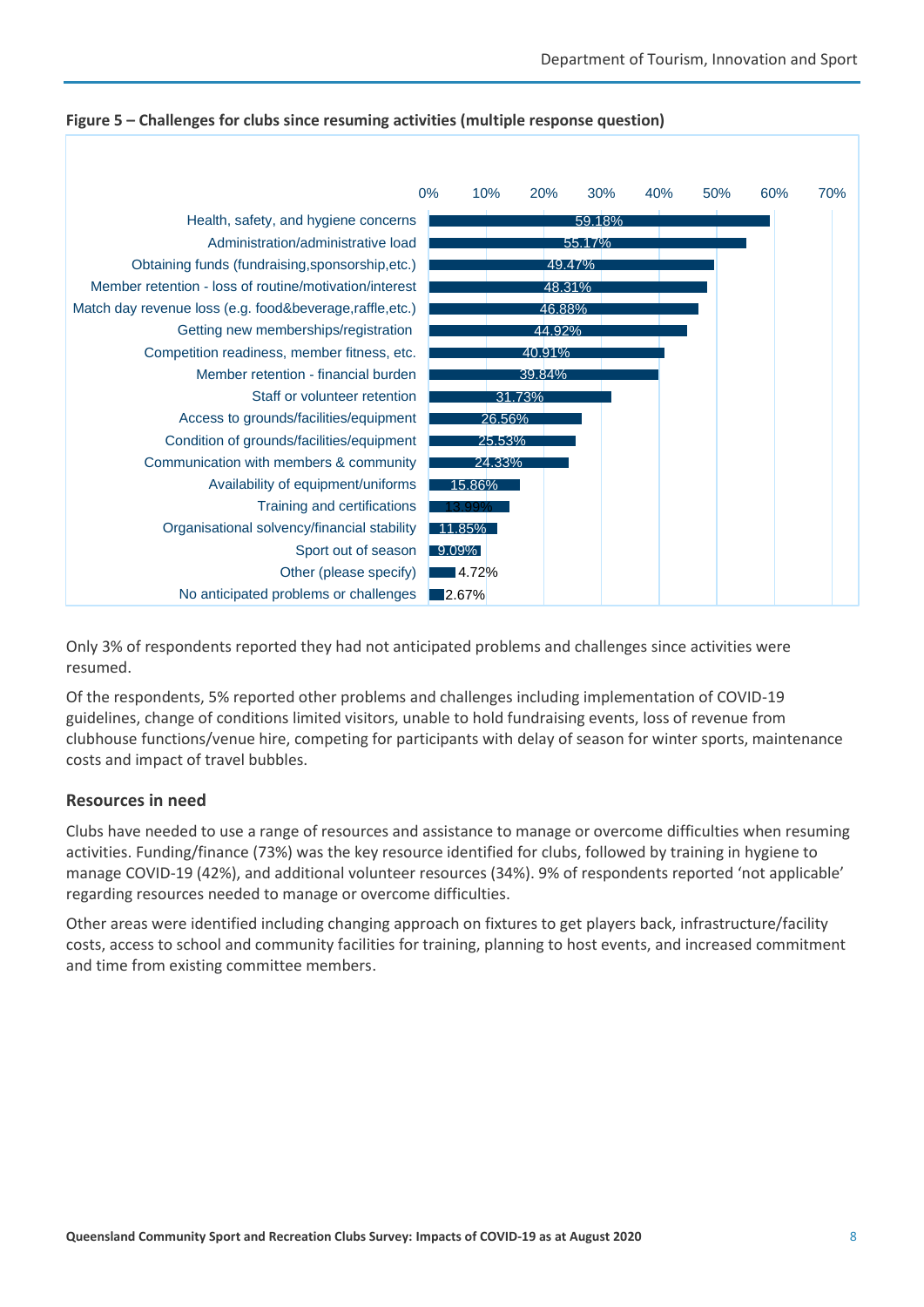

**Figure 6 – Resources/assistance clubs needed to manage or overcome when resuming activities (multiple response question)**

Since COVID-19 restrictions have been eased in Queensland, 62% of clubs reported that some of their participants or wider community expressed worries or concerns about resuming activities due to COVID-19. This demonstrates the amount of uncertainty COVID-19 has brought to participants and the community in relation to returning to sport and recreation activities and clubs.

# <span id="page-10-0"></span>Financial/funding impact

A total of 1,020 respondents (84% of total sample) completed questions in relation to financial/funding impacts to their club.

#### **Continuing expenses**

The top 3 main costs for Queensland clubs reported by respondents for both during the shutdown period and after restrictions were eased included: maintenance, insurance, and utility bills.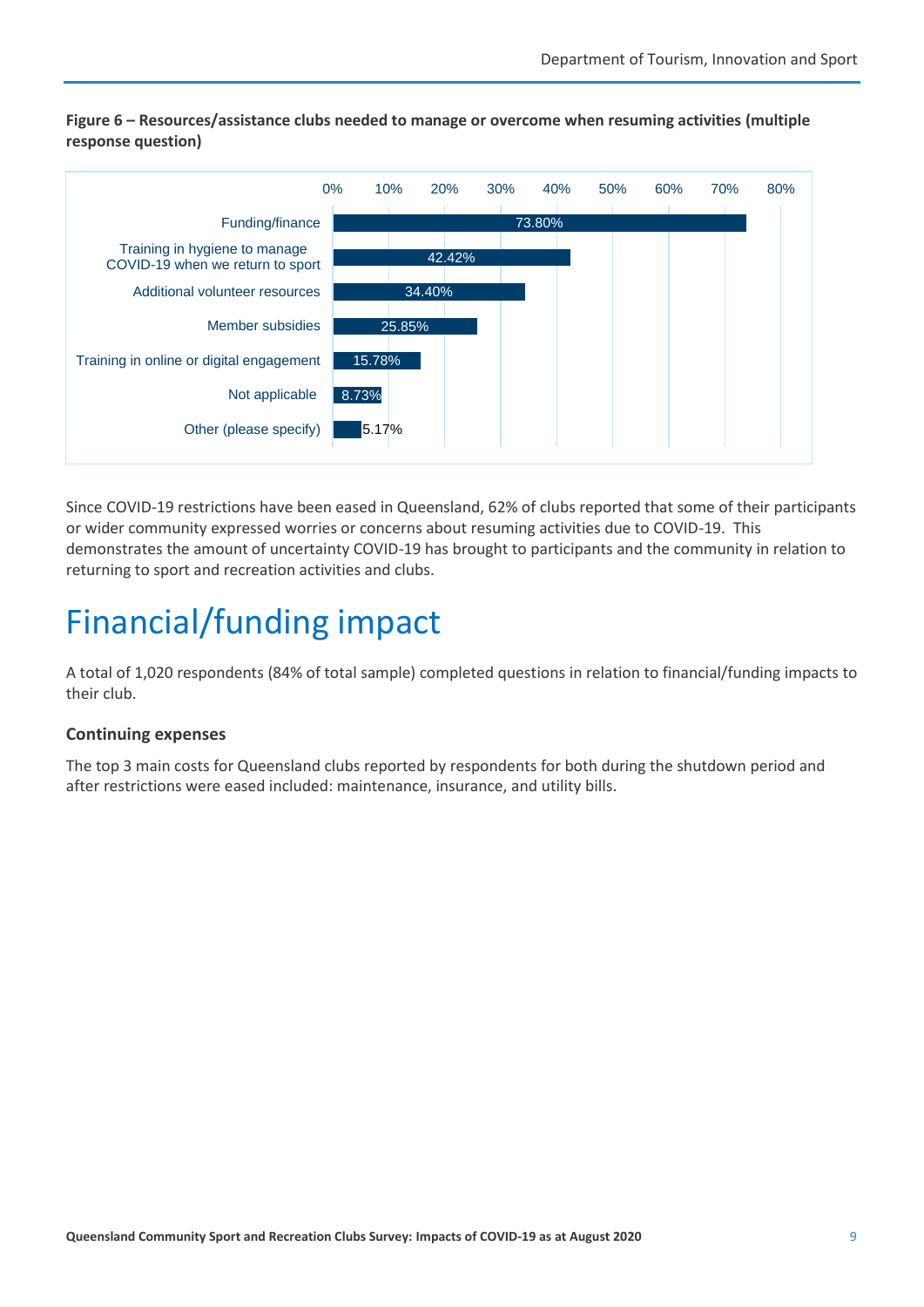



Other costs reported after restrictions were eased included: cleaning and hygiene, venue hire, equipment and permit fees.

These main costs reported by clubs after restriction were eased are similar to ASF findings for small clubs during COVID-19 restrictions such as utility bills, affiliation fees, maintenance and rent.

#### **Staff expenses**

A total of 73% of respondents reported that they did not have any paid staff (full-time or part-time) eligible for JobKeeper payment. Of those who were eligible (n=273), the large majority of their staff (76%-100%) received the JobKeeper payment.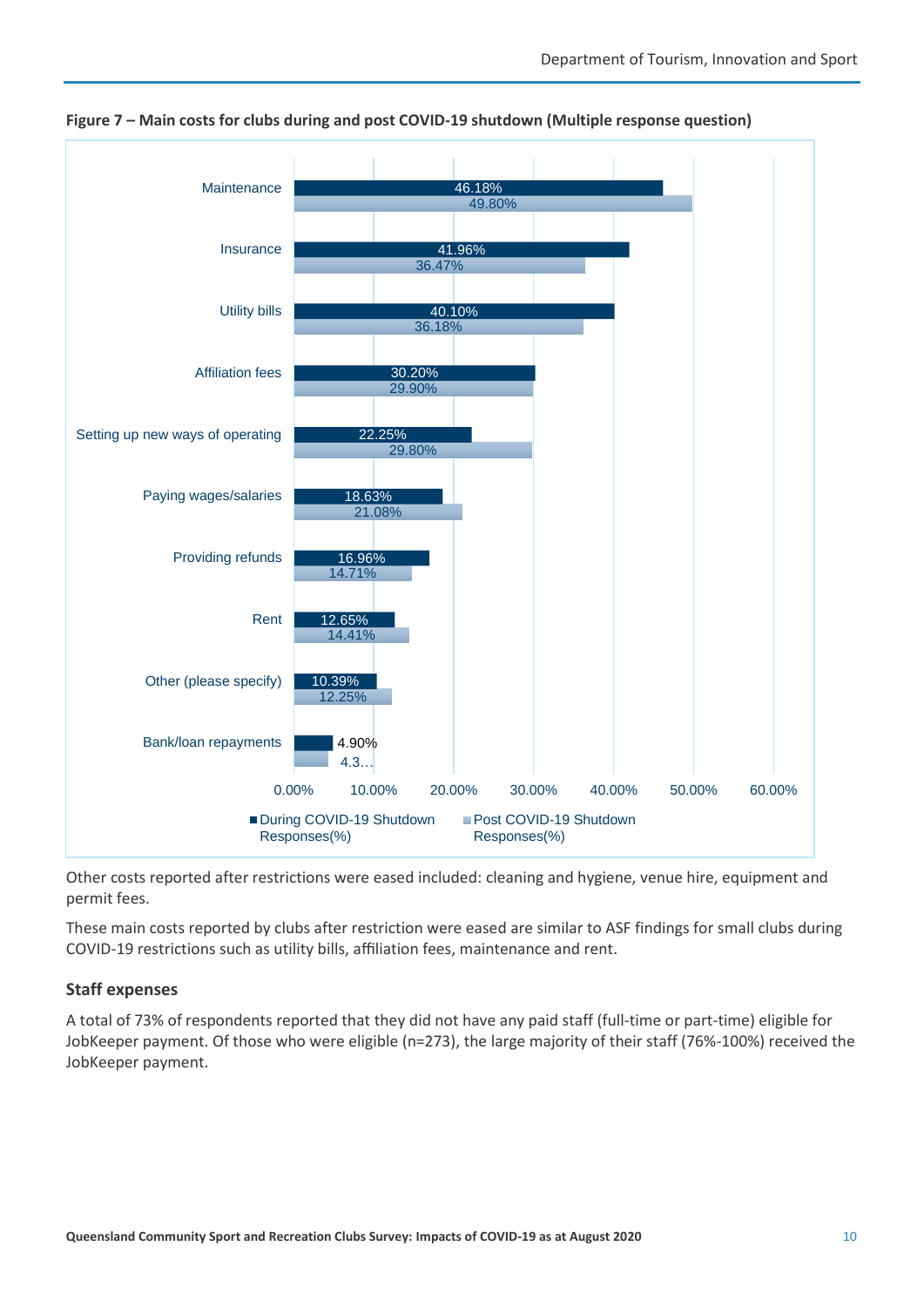#### **Revenue streams**

Respondents indicated that the top 3 main sources of revenue in clubs included:

- memberships / registrations (90%)
- other fundraising (eg. events, raffles) (60%)
- sponsorships / commercial revenue (47%)

#### **Figure 9 – Main sources of revenue for clubs (Multiple response question)**



During COVID-19 restrictions (May/June 2020), the ASF survey reported that the main sources of revenue ceased or declined were:

- fundraising eg. events, raffles
- memberships/registration
- sponsorships/commercial revenue
- hospitality (including canteen)
- donations
- merchandise
- government funding

When asked the same question in August 2020, Queensland clubs reported that the same revenue streams have continued to be impacted since restrictions eased:

- memberships/registration (59%)
- fundraising eg. events, raffles (59%)
- sponsorships/commercial revenue (45%)
- hospitality (including canteen) (31%)
- donations (24%)
- merchandise (13%)
- government funding (8%)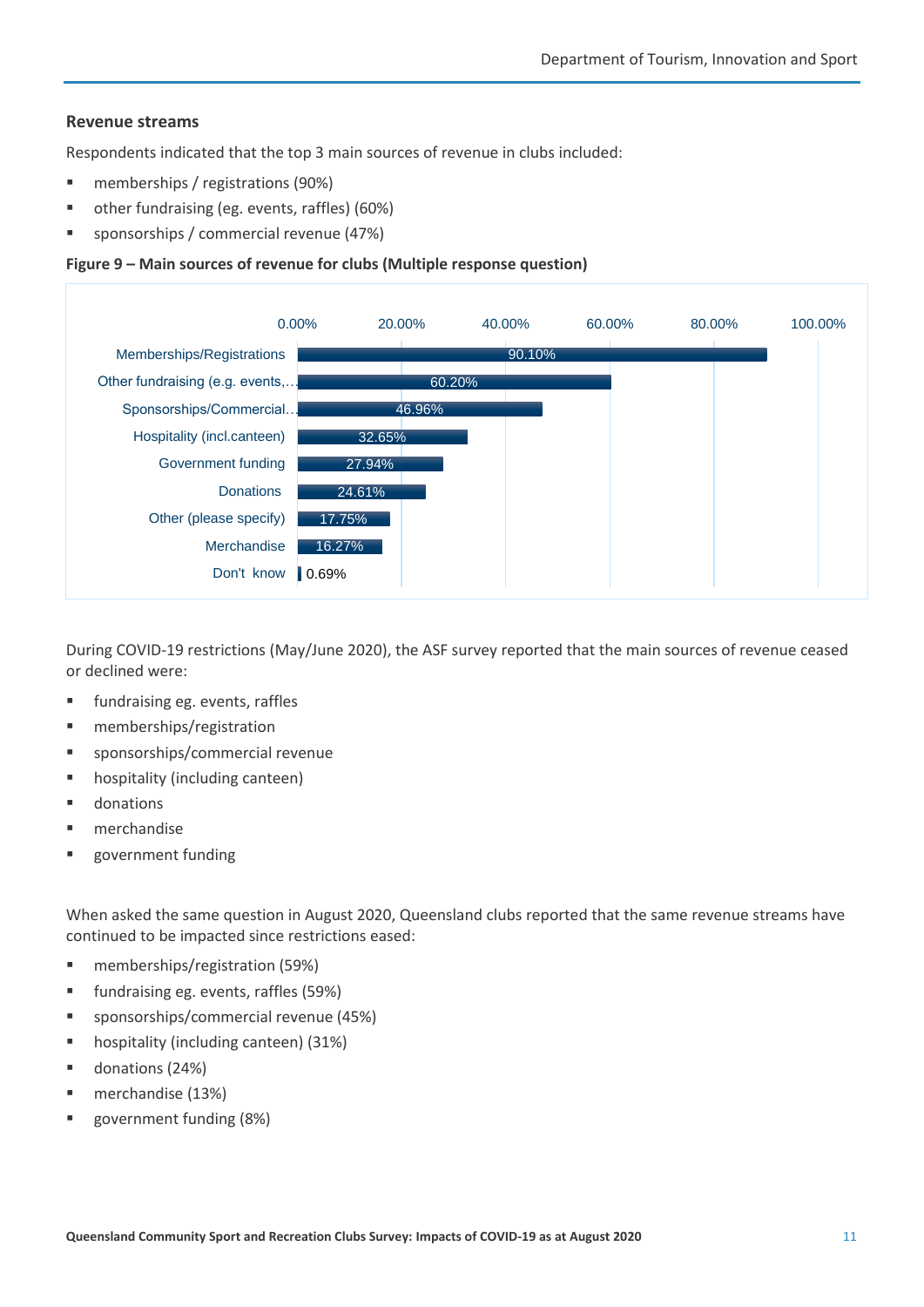Other revenue streams identified were competition/event fees, facility hire fees and grants.

Since restrictions have been eased, clubs reported starting the following new revenue-raising activities to help address the impact of COVID-19:

- additional sponsorships
- online raffles
- online fundraising
- other (funding grants (local and state government), merchandise, functions, social fundraisers, local business hosted fundraising (ie. BBQs), additional membership fees, advertising to regain participants)

The lack of volunteers to assist with revenue-raising activities (sponsorship or fundraising) was highlighted as a current challenge.

#### **Financial impact**

Based on survey respondents, the estimated negative financial impact since 1 March 2020 are:

- Small clubs (n=822) have lost an average of \$23,275
- Large clubs (n=89) have lost an average of \$166,101

9% of respondents (n=1,020) indicated that they had NOT had any financial impact as a result of COVID-19.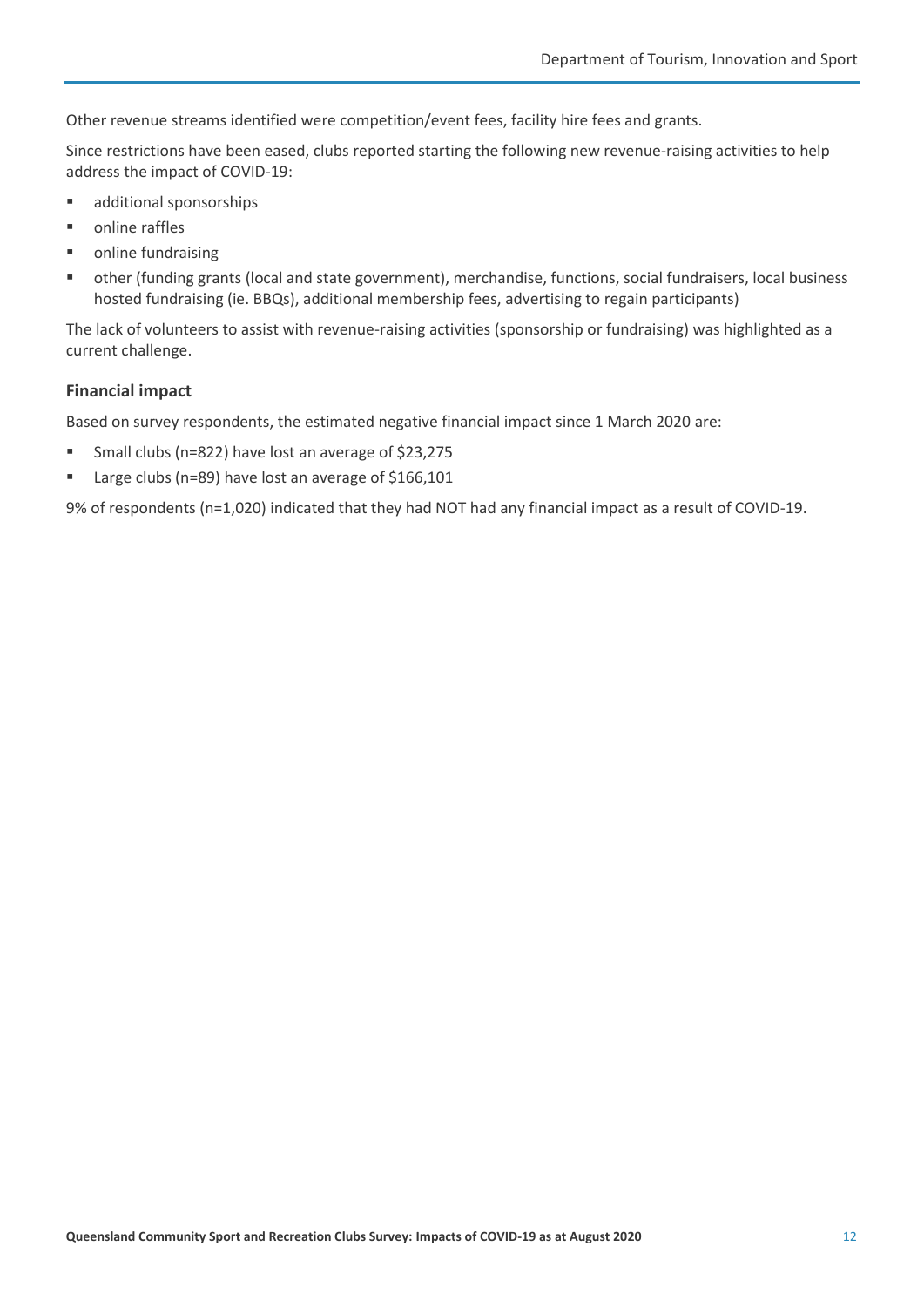## <span id="page-14-0"></span>Appendix A: Data collected from 99 different activities (top 25 shown)

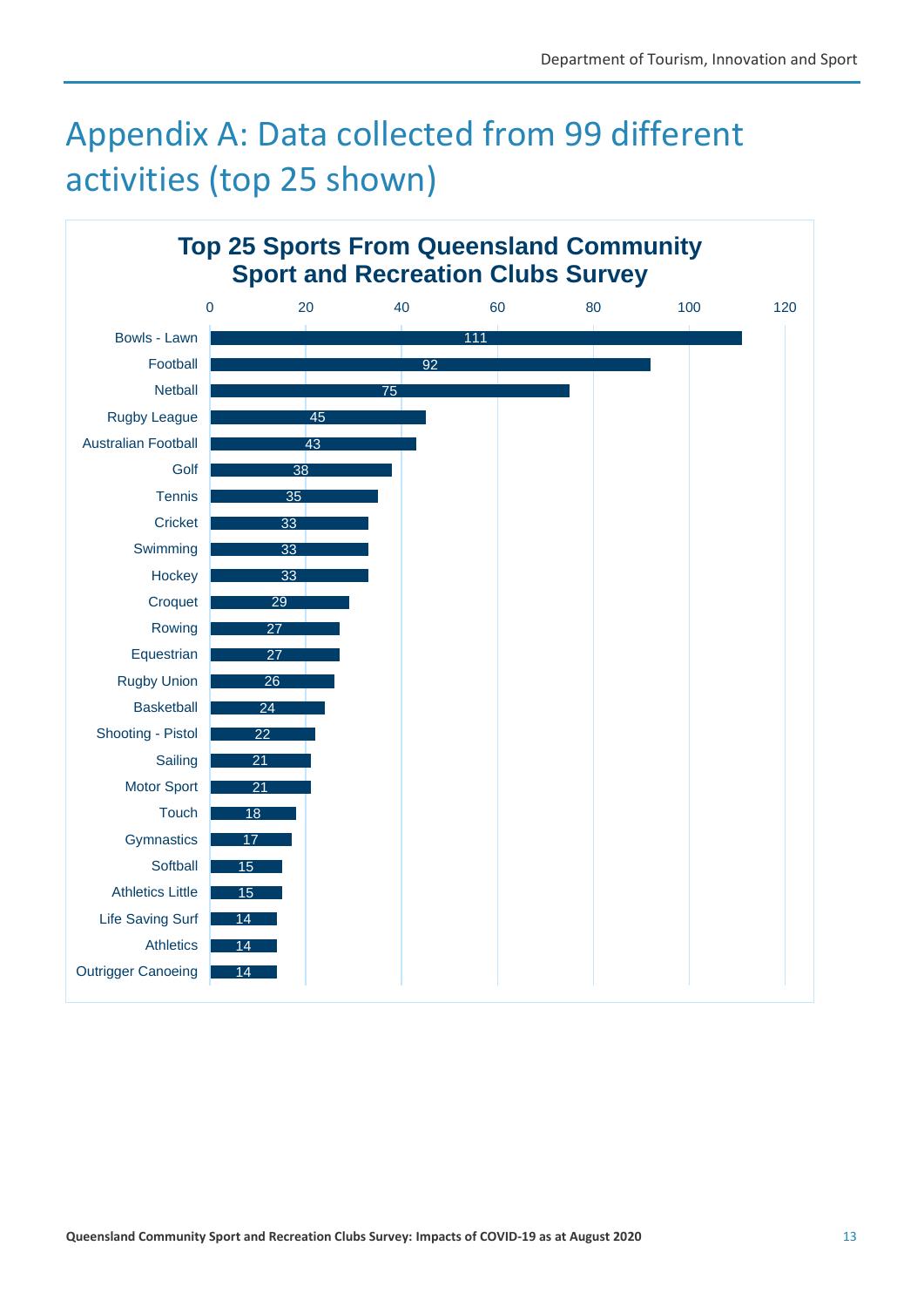### <span id="page-15-0"></span>Appendix B: Heat map